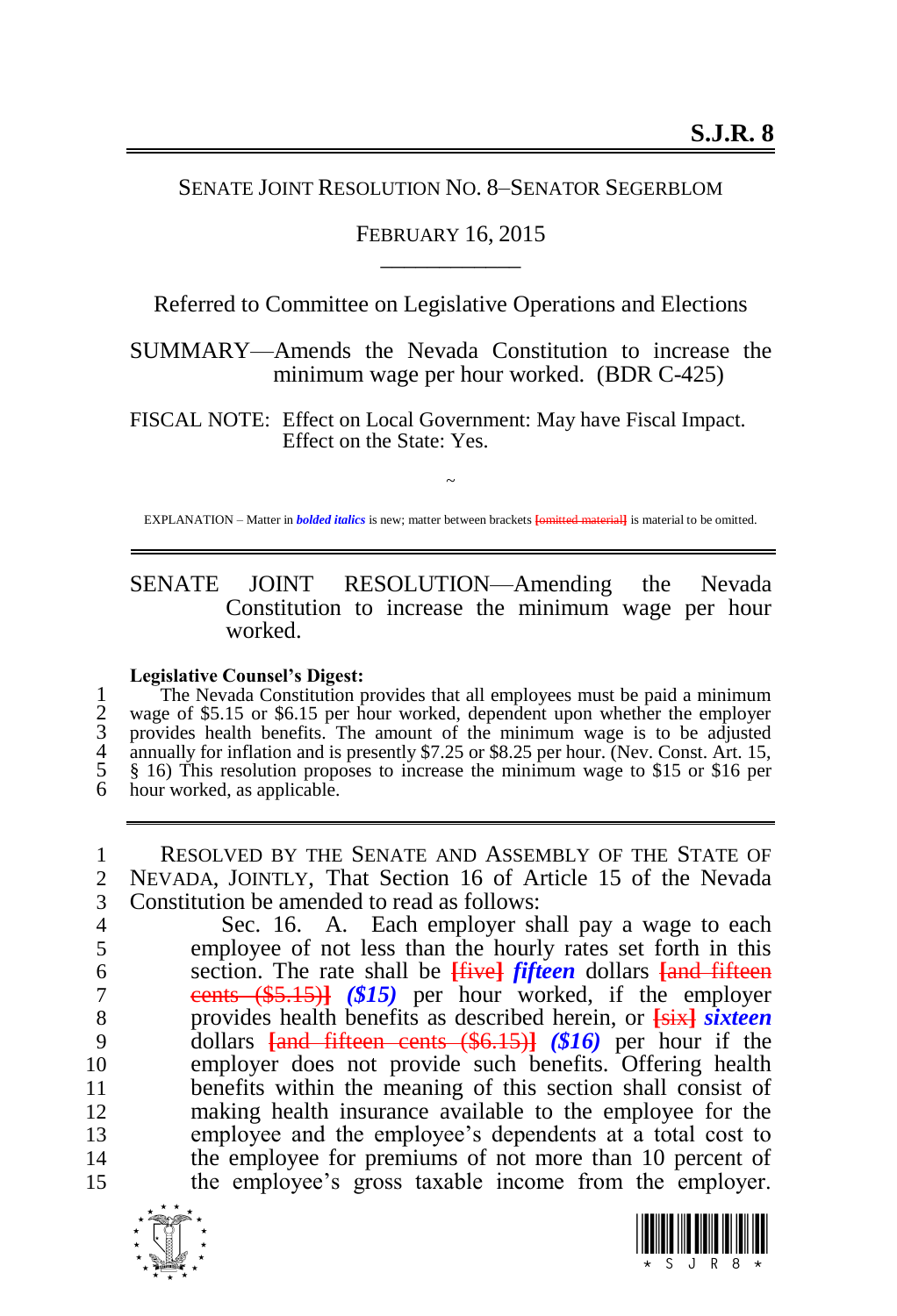1 These rates of wages shall be adjusted by the amount of increases in the federal minimum wage over  $\frac{155.151}{100}$  per increases in the federal minimum wage over **[**\$5.15**]** *\$15* per hour, or, if greater, by the cumulative increase in the cost of living. The cost of living increase shall be measured by the percentage increase as of December 31 in any year over the level as of December 31, **[**2004**]** *2018,* of the Consumer Price Index (All Urban Consumers, U.S. City Average) as 8 published by the Bureau of Labor Statistics, U.S. Department<br>9 of Labor or the successor index or federal agency. No CPI of Labor or the successor index or federal agency. No CPI adjustment for any one-year period may be greater than 3%. The Governor or the State agency designated by the Governor shall publish a bulletin by April 1 of each year announcing the adjusted rates, which shall take effect the following July 1. Such bulletin will be made available to all employers and to any other person who has filed with the Governor or the designated agency a request to receive such notice but lack of notice shall not excuse noncompliance with this section. An employer shall provide written notification of the rate adjustments to each of its employees and make the necessary payroll adjustments by July 1 following the publication of the bulletin. Tips or gratuities received by employees shall not be credited as being any part of or offset 23 against the wage rates required by this section.<br>24 B. The provisions of this section may no

B. The provisions of this section may not be waived by agreement between an individual employee and an employer. All of the provisions of this section, or any part hereof, may be waived in a bona fide collective bargaining agreement, but only if the waiver is explicitly set forth in such agreement in clear and unambiguous terms. Unilateral implementation of terms and conditions of employment by either party to a collective bargaining relationship shall not constitute, or be permitted, as a waiver of all or any part of the provisions of this section. An employer shall not discharge, reduce the compensation of or otherwise discriminate against any employee for using any civil remedies to enforce this section or otherwise asserting his or her rights under this section. An employee claiming violation of this section may bring an action against his or her employer in the courts of this State to enforce the provisions of this section and shall be entitled to all remedies available under the law or in equity appropriate to remedy any violation of this section, including but not limited to back pay, damages, reinstatement or injunctive relief. An employee who prevails in any action to enforce this section shall be awarded his or her reasonable attorney's fees and costs.